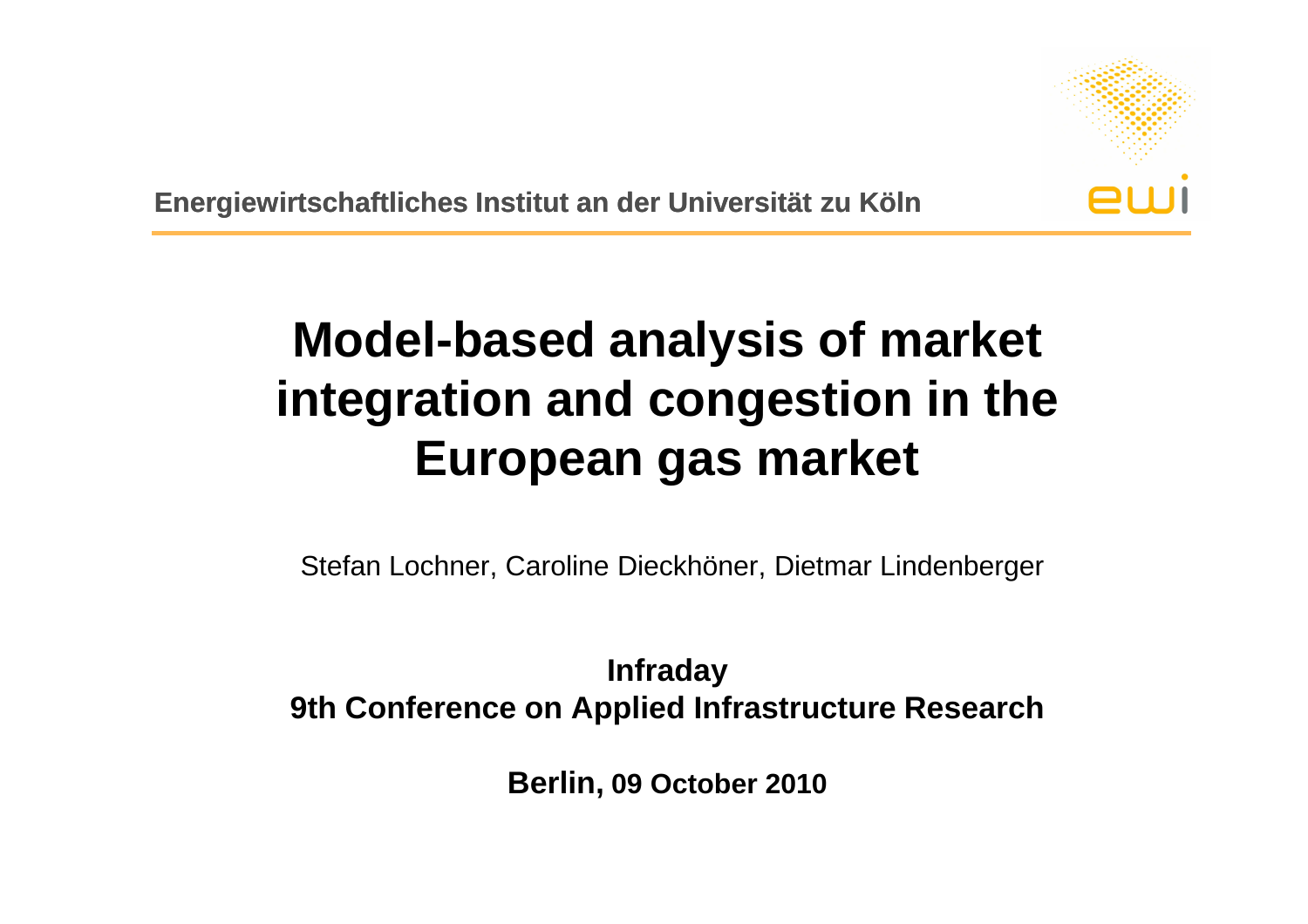

- Potentially large investment requirements in the European gas market
	- (1) Rising import dependency requires additional capacities
	- (2) Third Energy Package: Improving competition requires enhancing physical market integration
	- (3) Security of supply scares: Mitigation of risks through increased interconnection
- European Recovery Plan, Trans-European Networks, 10Year-Network Development plans by TSOs & ENTSO-G
- Lack of coherent investigation of investment requirements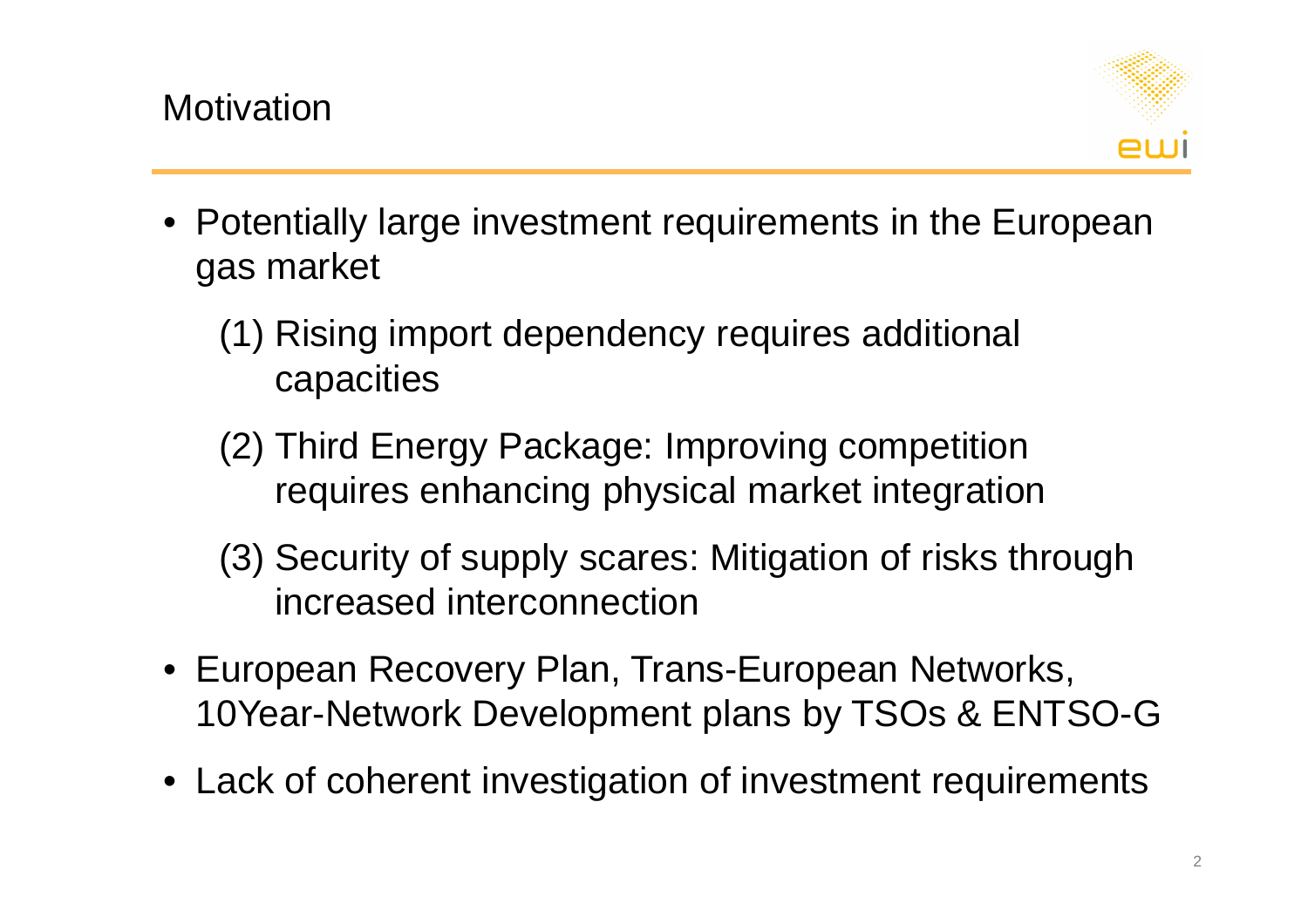

• Study initiated by European Regulators' Group for Electricity and Gas (ERGEG), prepared by the Institute ofEnergy Economics at the University of Cologne (EWI):

Model-based Analysis of Infrastructure Projects and Market Integration in Europe with Special Focus on Security of Supply Scenarios\*

•European-wide, model-based, top-down approach

\*http://www.ewi.uni-koeln.de/ERGEG-Study.303.0.html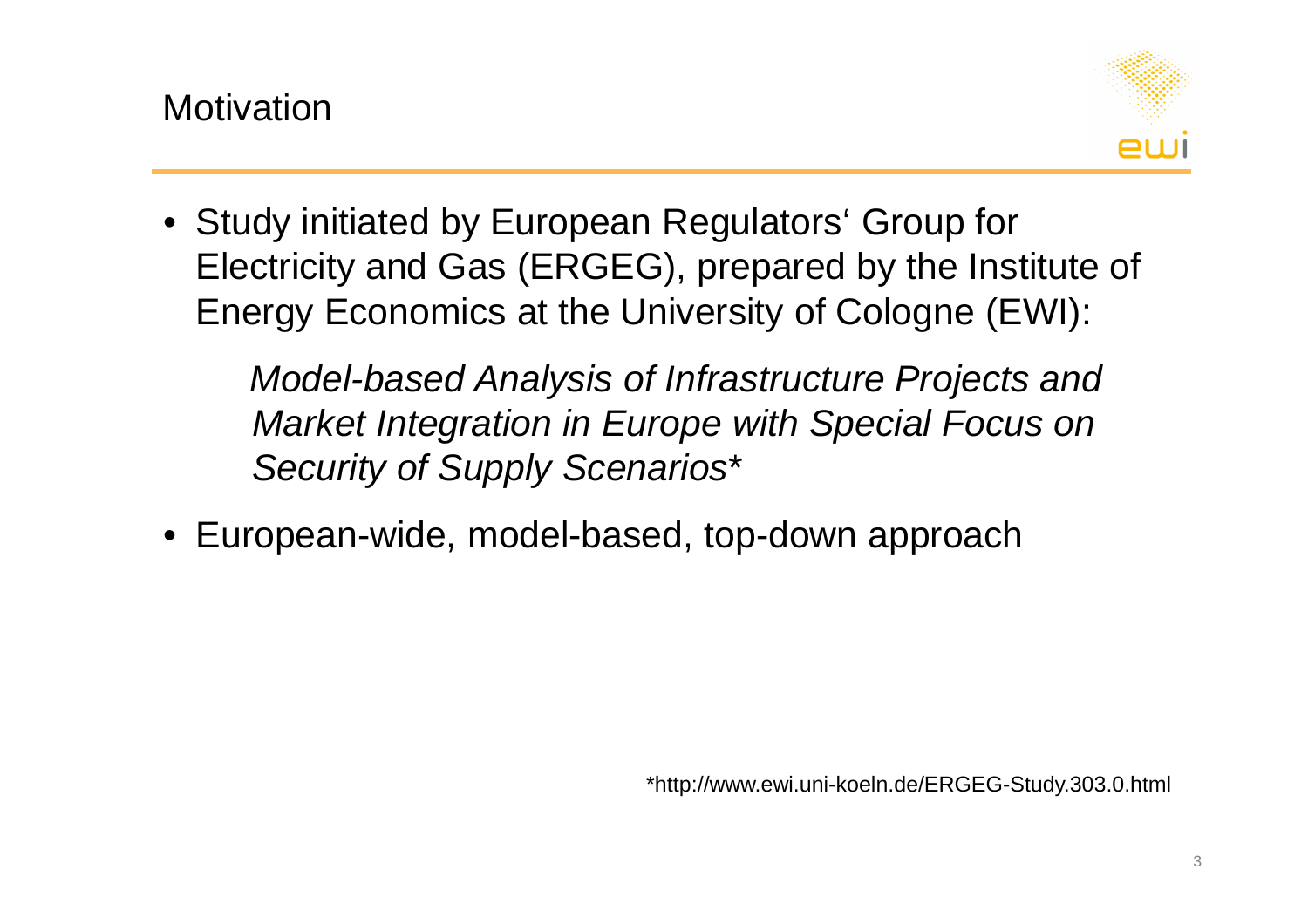

**1. Theoretical Background**

- **2. Model-based Approach**
- **3. Selected Results**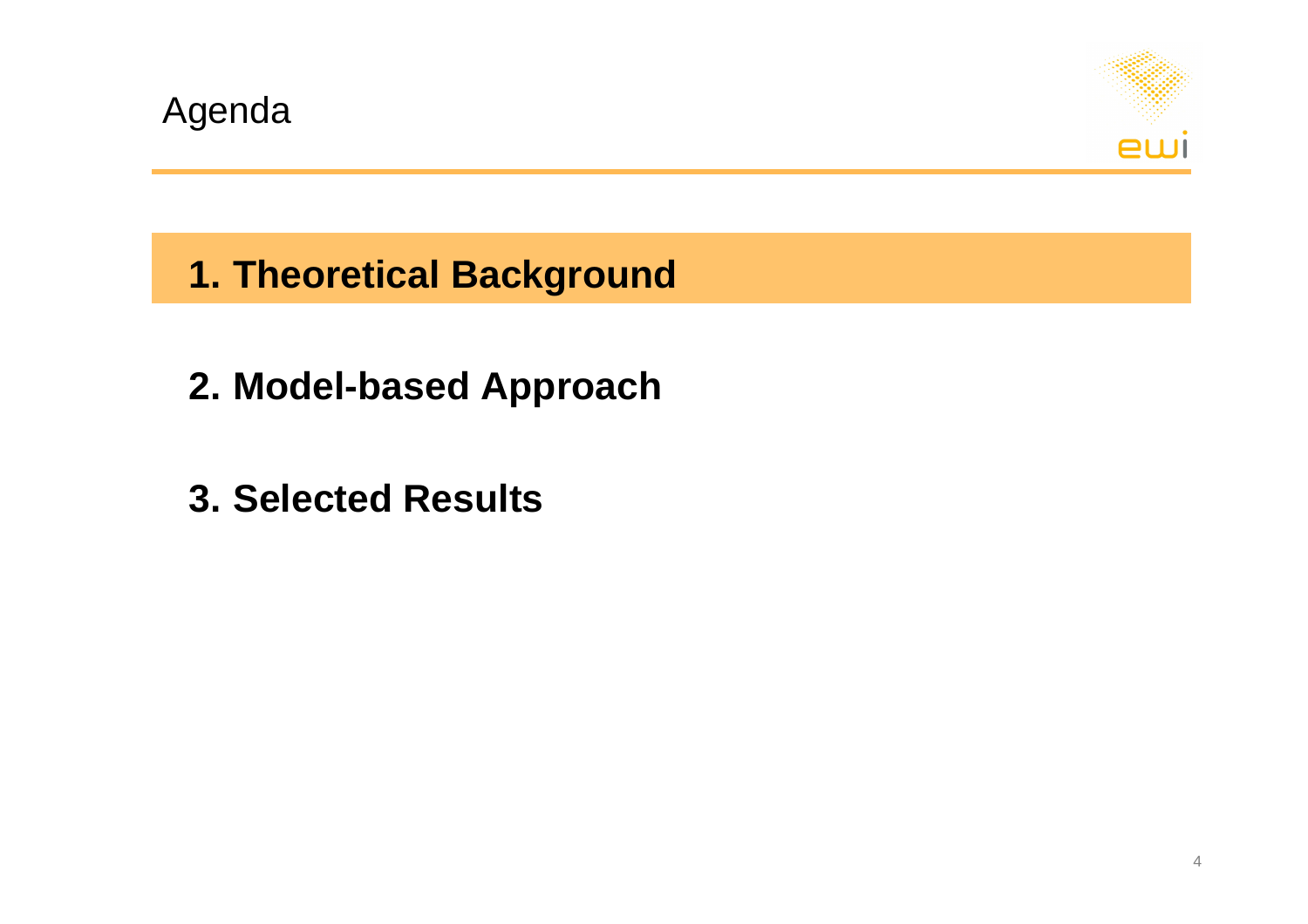

#### Capacity Valuation and Investments in Gas Markets:

- Small literature on infrastructure valuation in interconnected gas grids (Cremer/Laffont EER 2002)
- Generally based on approaches from electricity grids:
	- LMP (Schweppe 1988)
	- Congestion Pricing (Hogan, J Reg Econ 1992)
- EWI Working Paper: Extension of Cremer/Laffont approach with inclusion of temporality / storages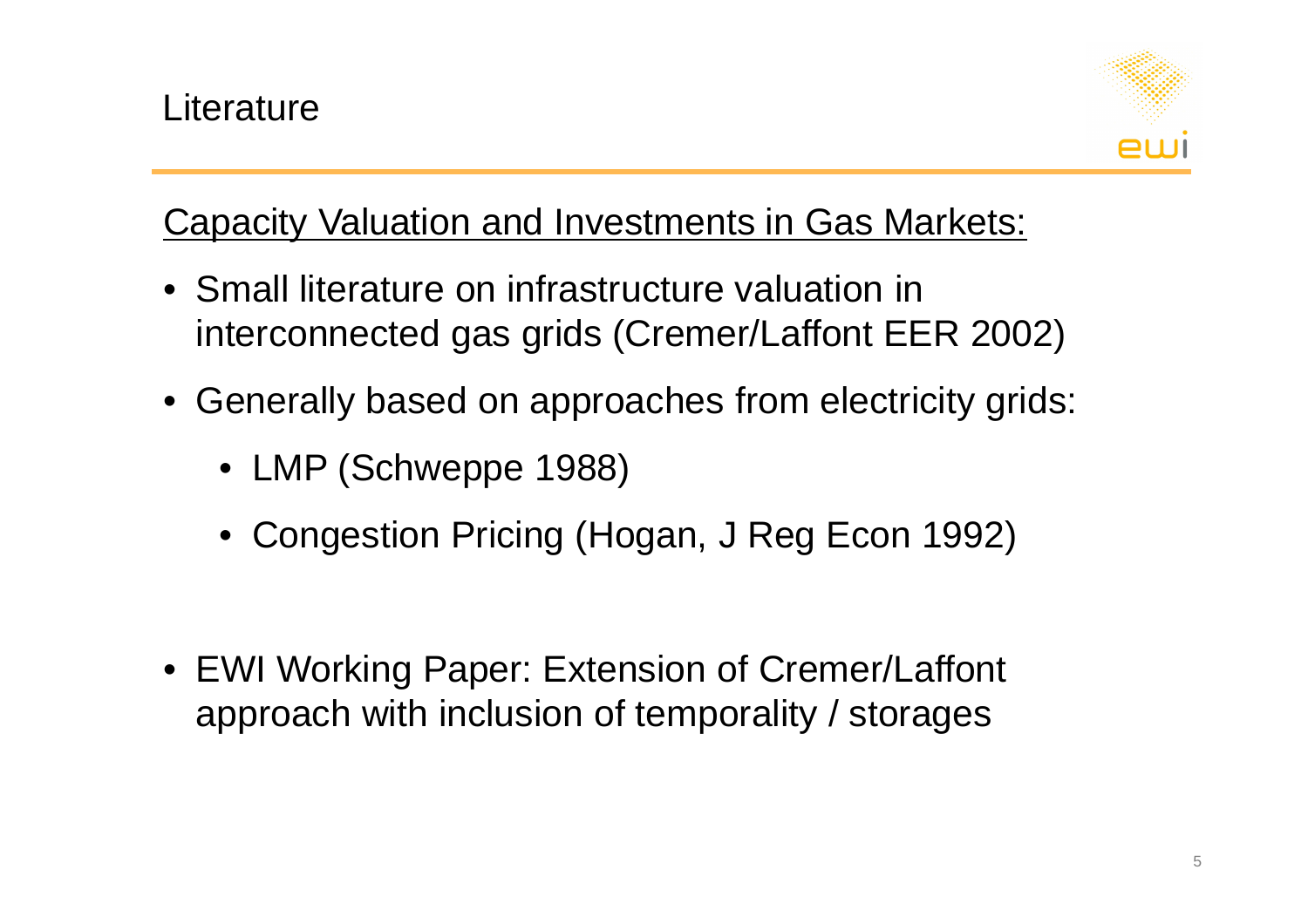



Welfare Optimization Problem:

$$
SW = \sum_{t=0}^{1} \frac{1}{(1+i)^t} \left[ \begin{array}{c} \n+ \left( S(d_3^t) - p_3(d_3^t) d_3^t \right) \\
+ \left( S(d_3^t) - p_1(d_3^t) d_3^t \right) \\
+ \left( p_3(d_3^t) d_3^t - p_1(q_1^t) q_1^t - p_2(q_2^t) q_2^t - c_{13}(z_{13}^t) l_{13} - c_{21}(z_{21}^t) l_{21} - c_{23}(z_{23}^t) l_{23} \right) \\
+ \left( p_1(q_1^t) q_1^t - C_1(q_1^t) + p_2(q_2^t) q_2^t - C_2(q_2^t) \right) \right] \\
-c_{storage}(s_3) - G - H
$$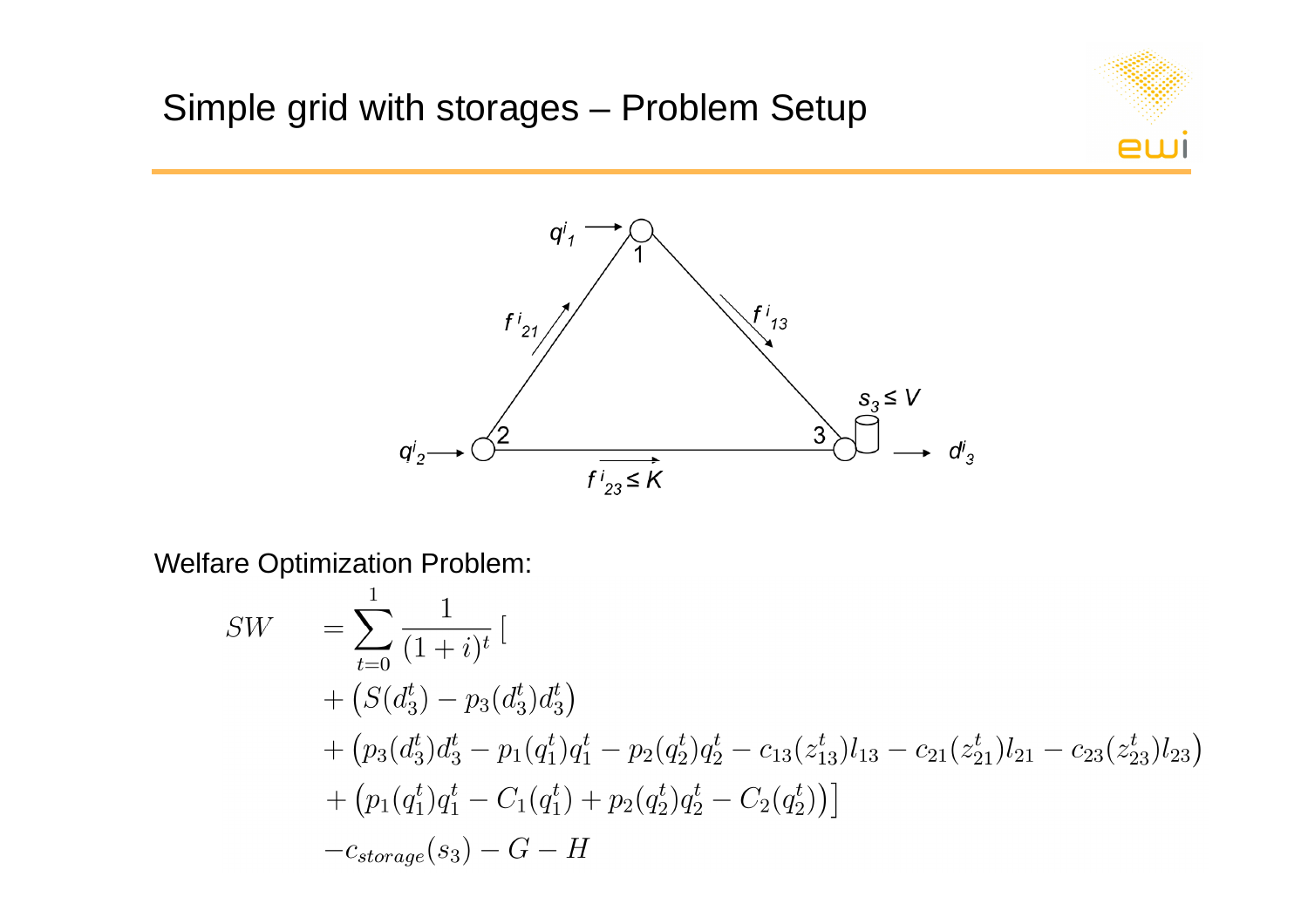

#### Optimality conditions:

$$
P_3^t \le P_2^t + c_{23}^{transport} \left(\frac{m_2}{m_3}\right)
$$
  

$$
P_3^{t+1} \le (P_3^t + c^{storage})(1+i) + \lambda
$$

Shadow cost of the pipeline capacity constraint

Shadow cost of the storage capacity constraint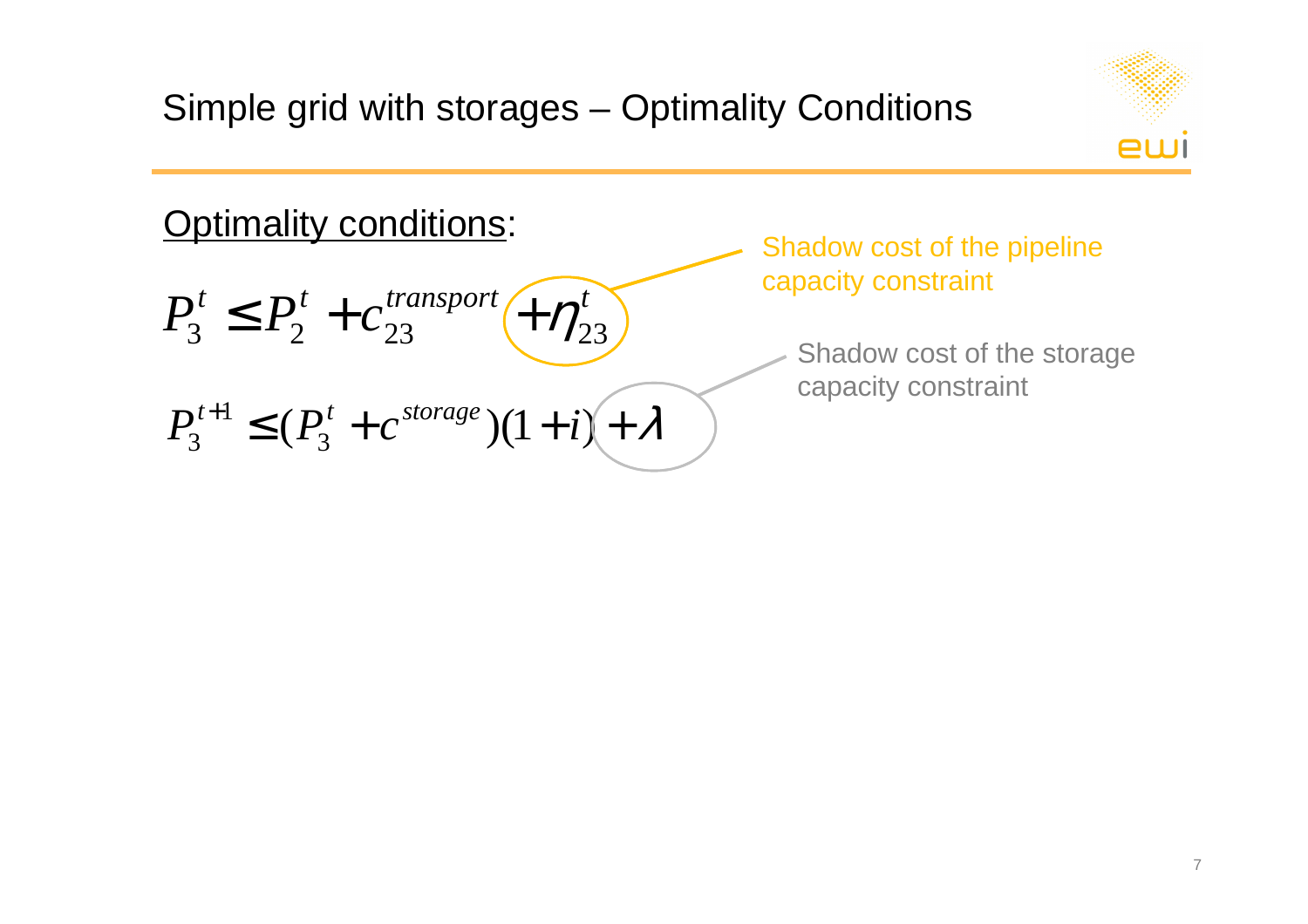

 $\bullet$  Investigation of physical market integration / investment requirements -> Where do we identify congestion?

$$
P_B^t \leq P_A^t + c_{AB}^{transport} + \eta_{AB}^t
$$

i.Capacity Constraint not binding:

$$
\eta_{AB}^t = 0 \quad \Longleftrightarrow \quad P_B^t - P_A^t \leq c_{AB}^{transport}
$$

ii. Capacity Constraint associated with shadow cost:

$$
\eta_{AB}^t > 0 \quad \Longleftrightarrow \quad P_B^t - P_A^t > c_{AB}^{transport}
$$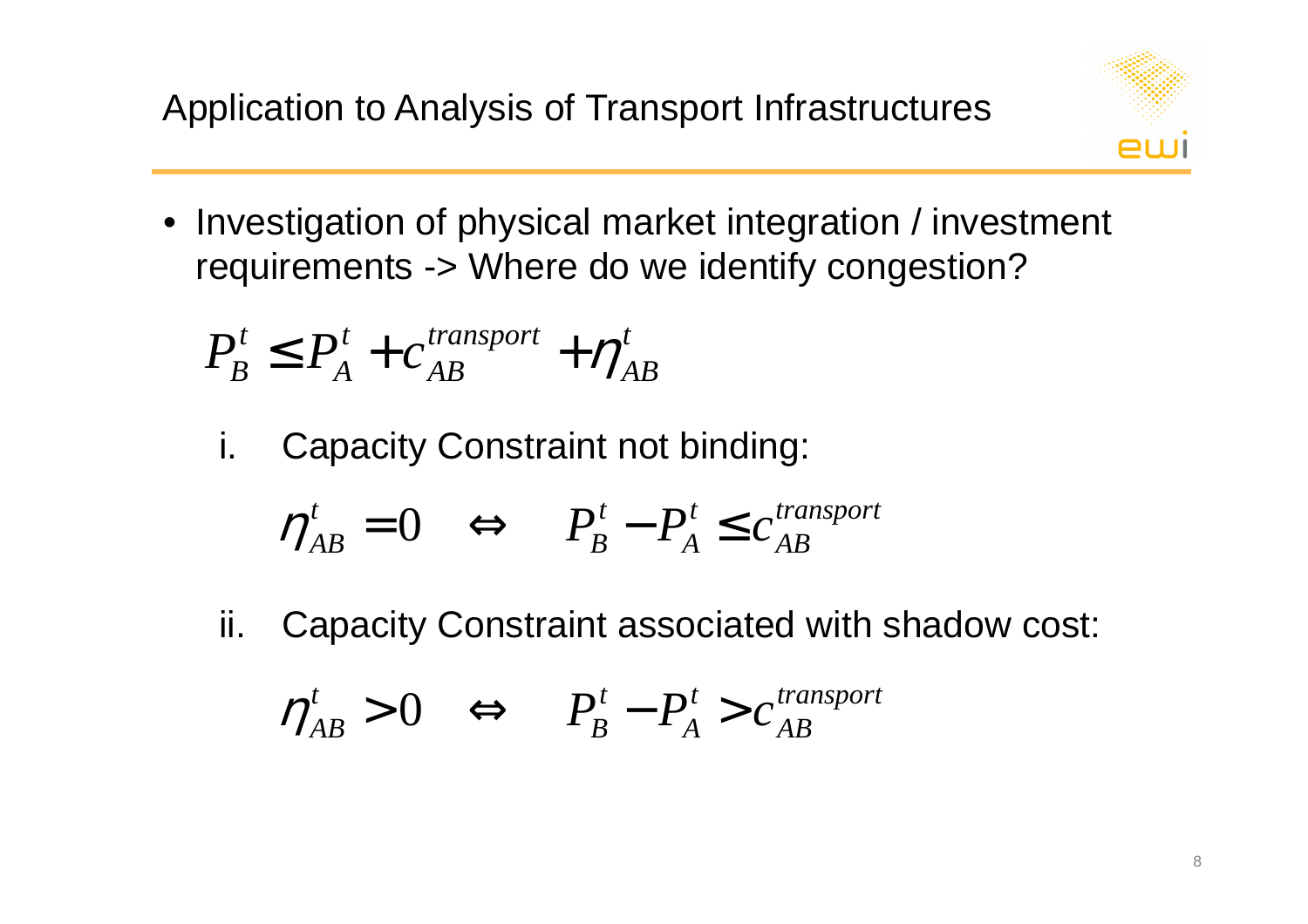

**1. Theoretical Background**

**2. Model-based Approach**

**3. Selected Results**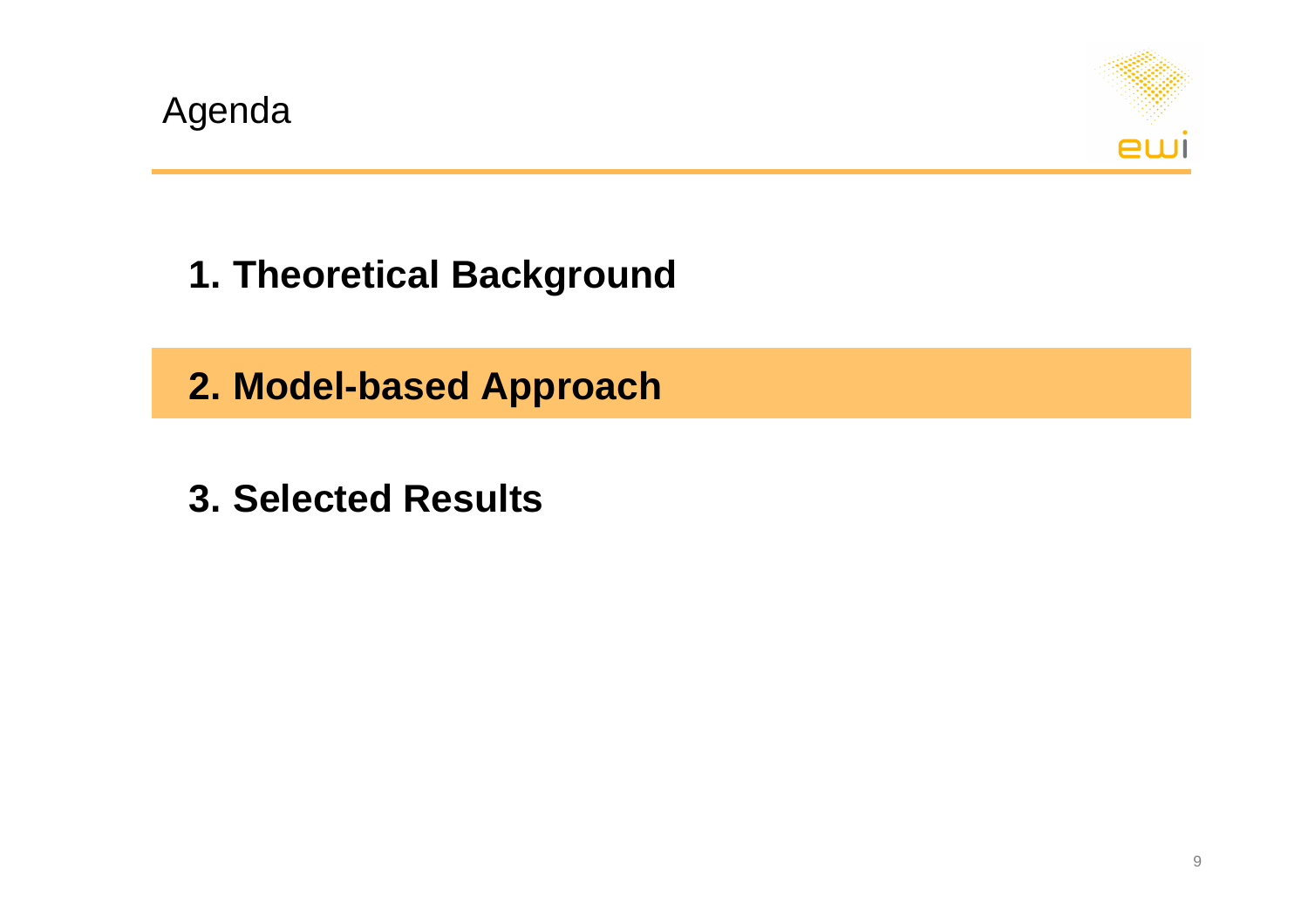

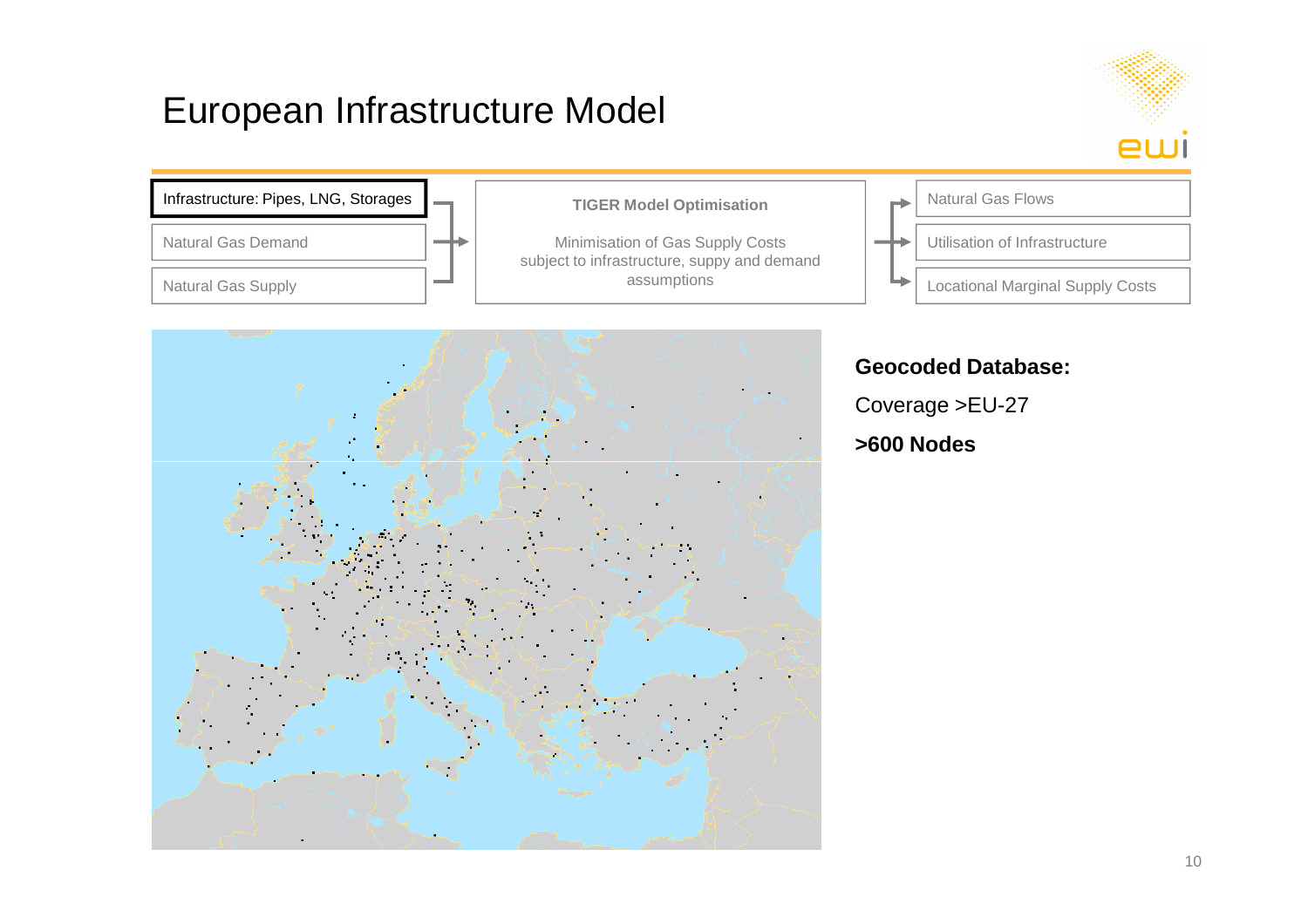

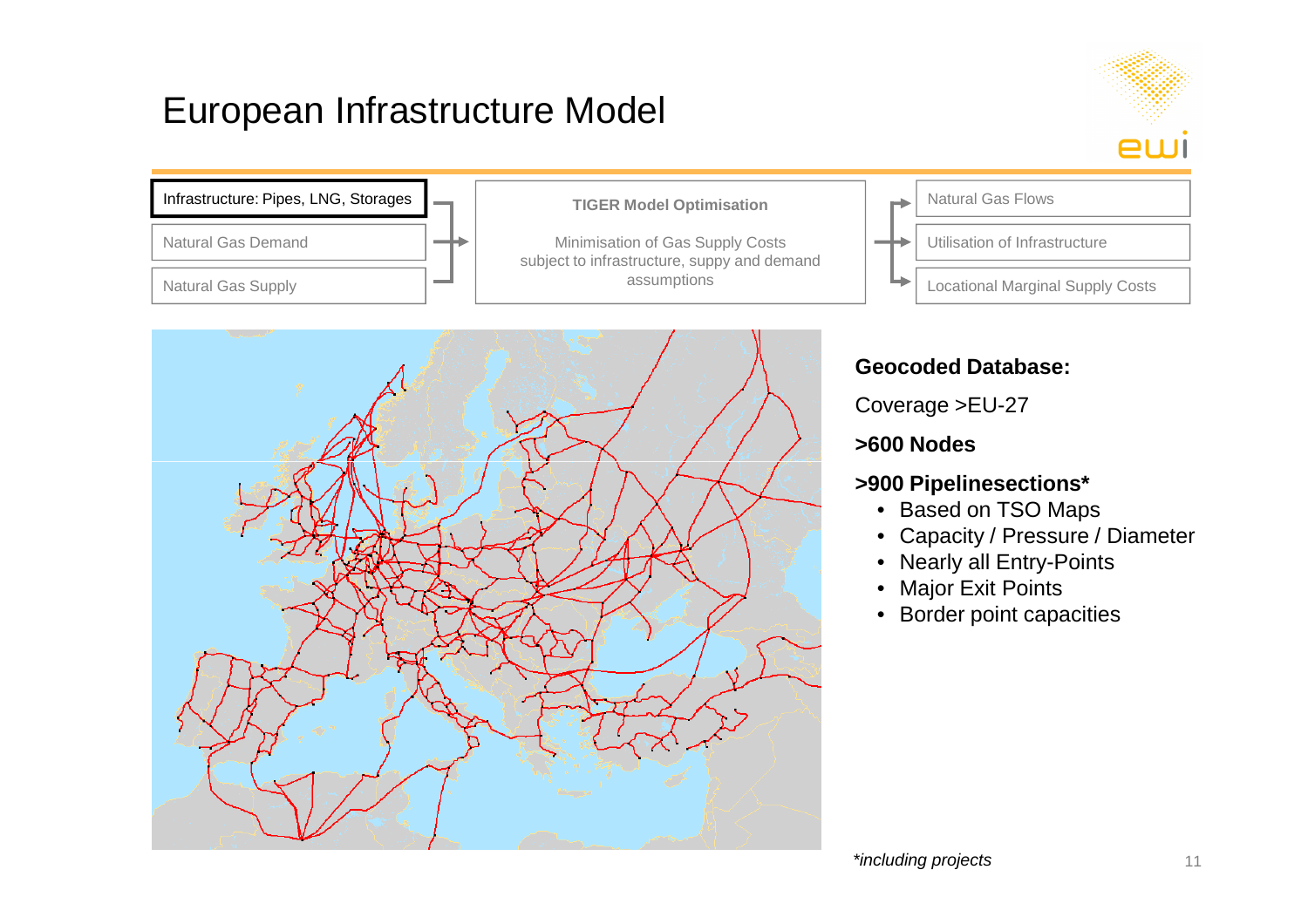

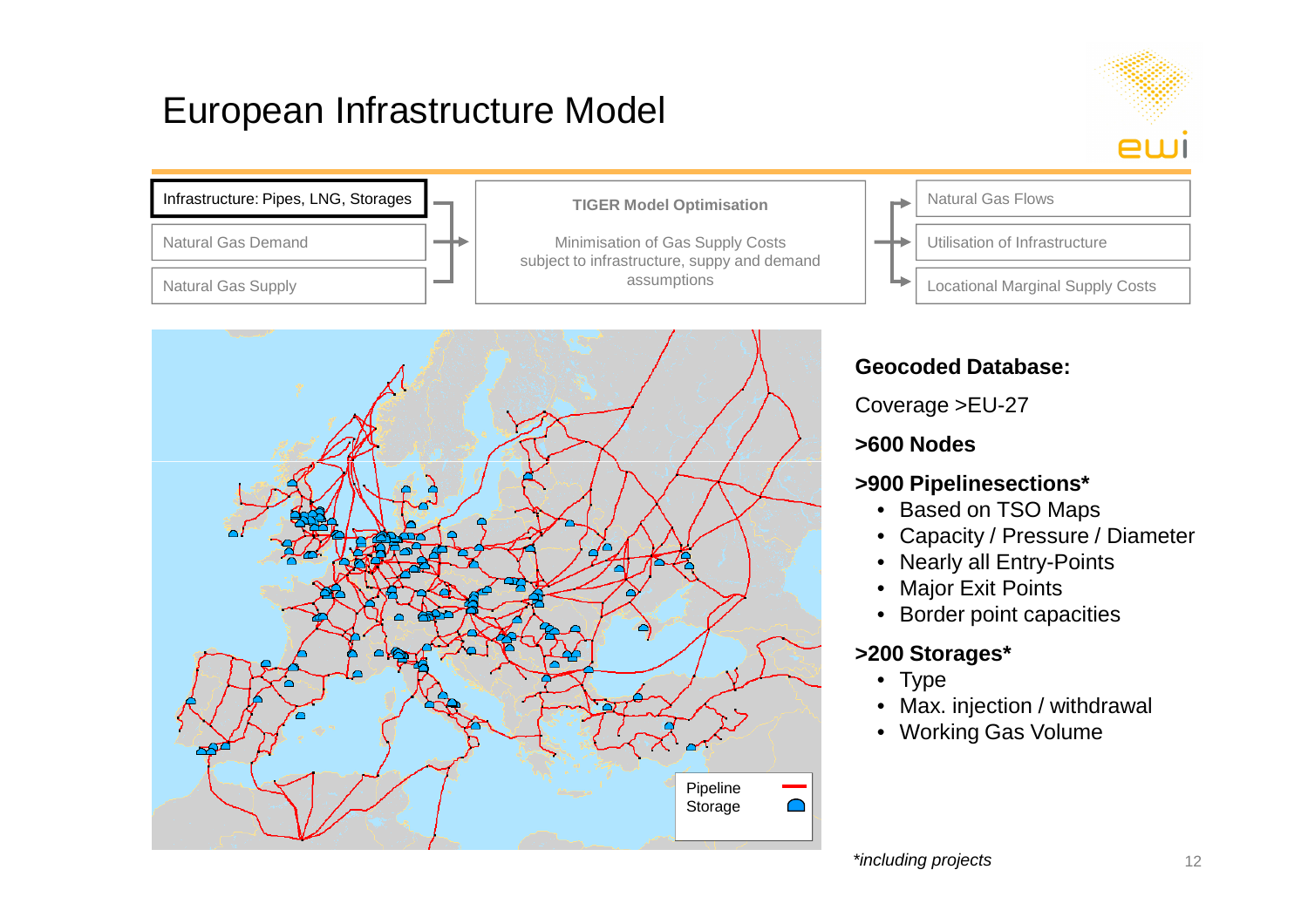

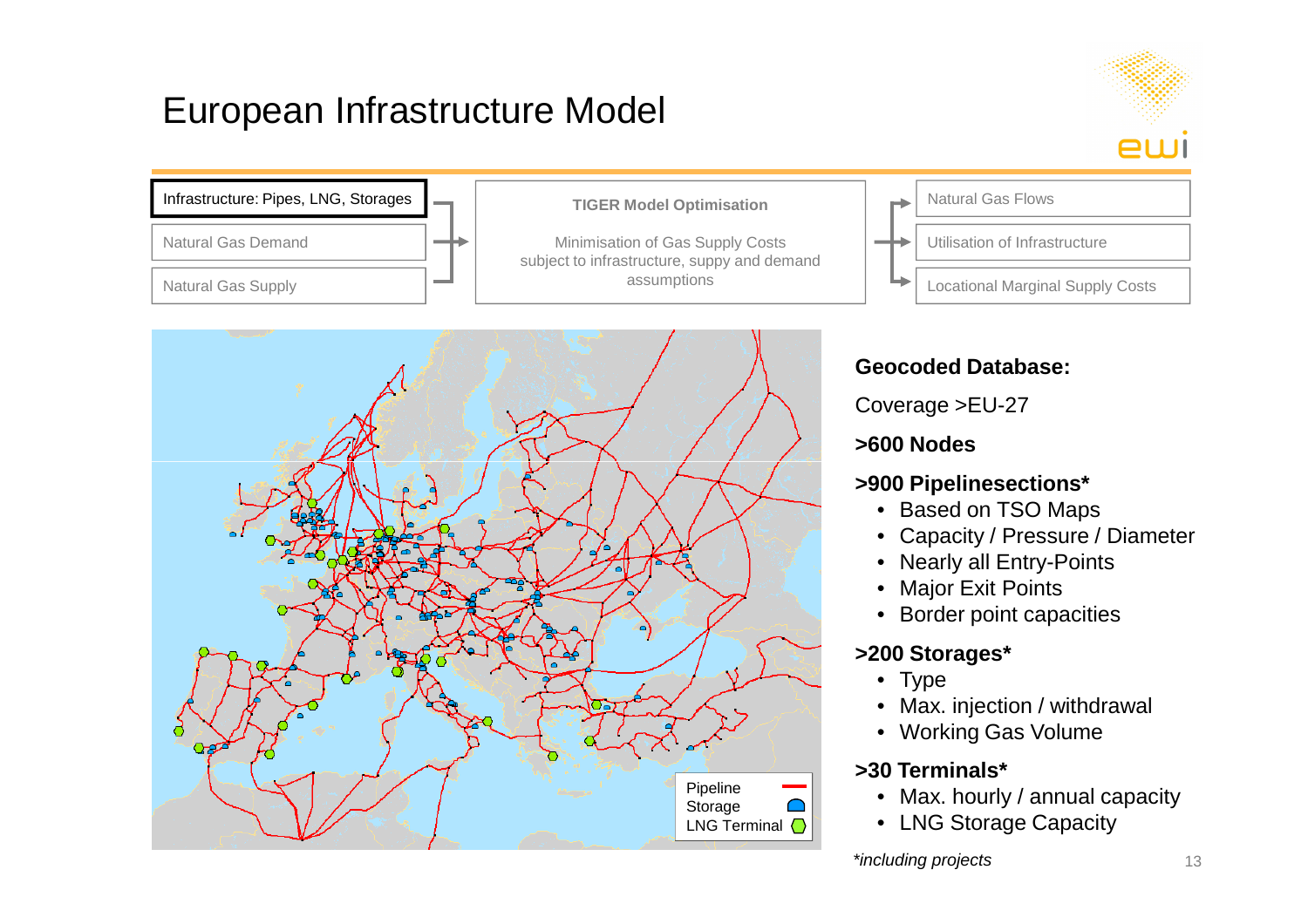





- Scenario(s) on gas supply / demand / infrastructures:
	- Based on data from European Commission / ERGEG / TSOs

- Scenario Variations:
	- Major Pipeline Projects (Nord Stream II, South Stream, Nabucco)
	- Relative LNG Prices: LT equilibrium vs. "LNG Glut"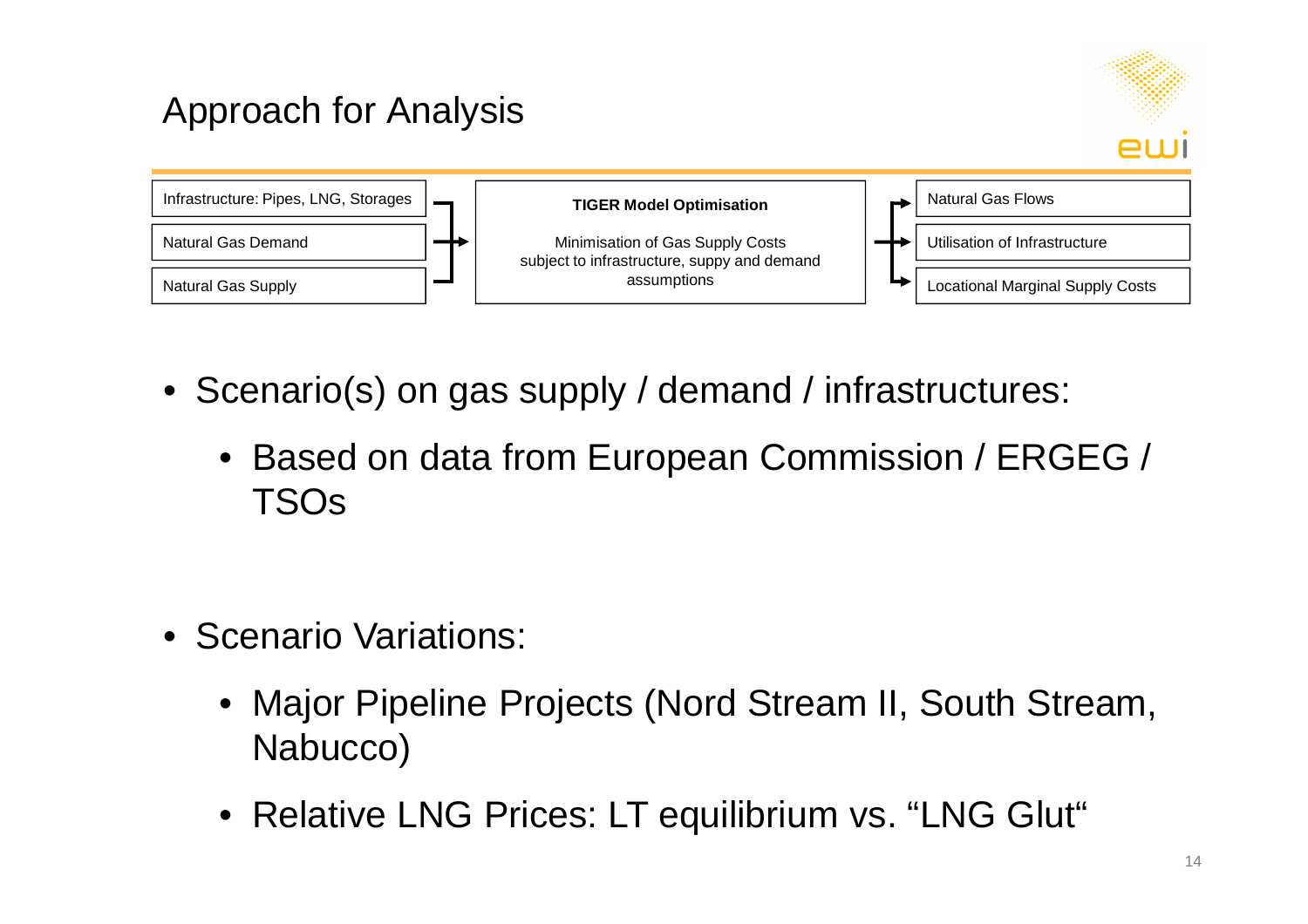

**1. Theoretical Background**

**2. Model-based Approach**

**3. Selected Results**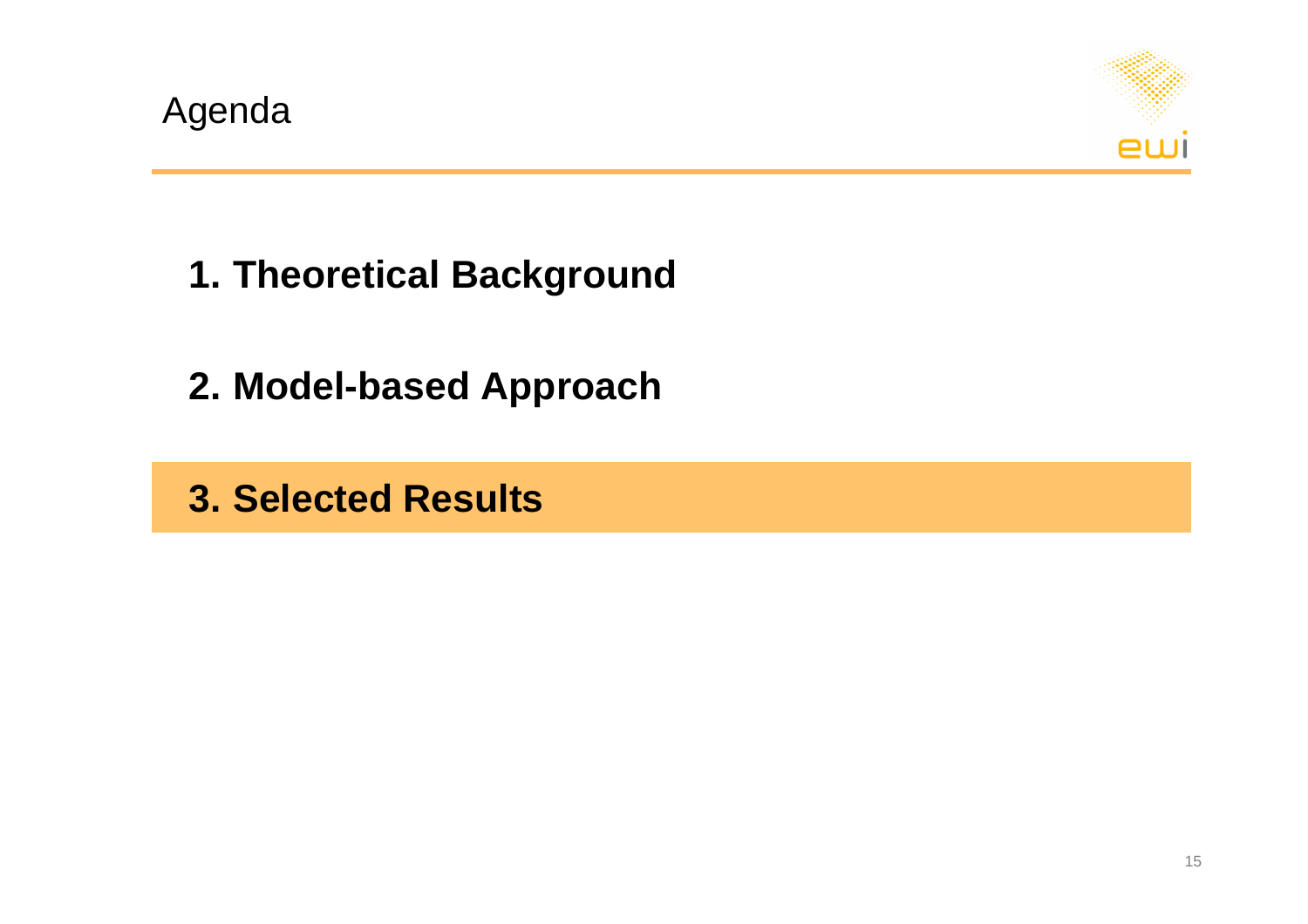Approach for Analysis



Computation of Locational Marginal Supply Costs

 $\triangleright$  Investigation of existence of congestion between selected nodes (pipeline routes / between countries)

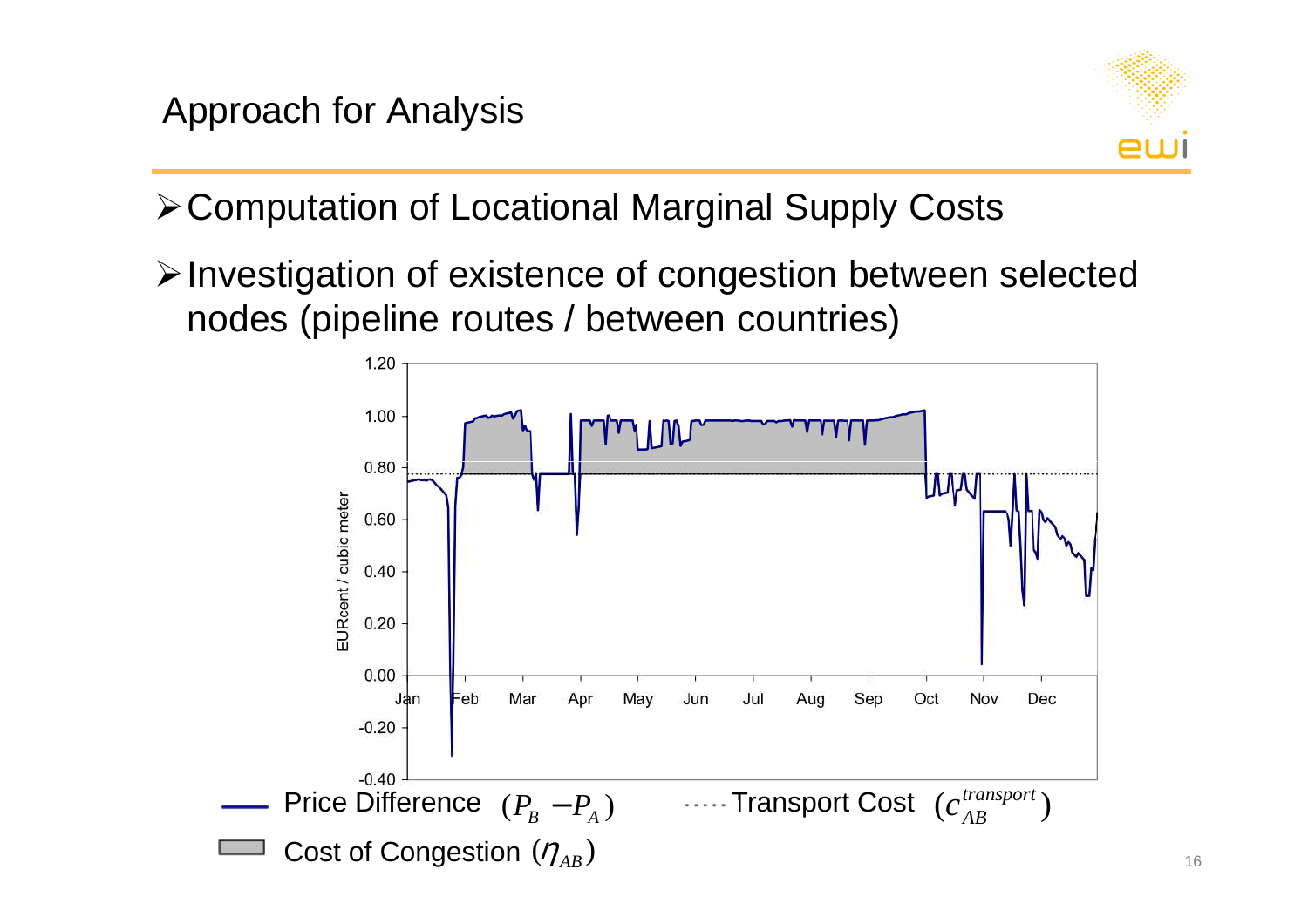#### Identified Congestion in Reference Scenario



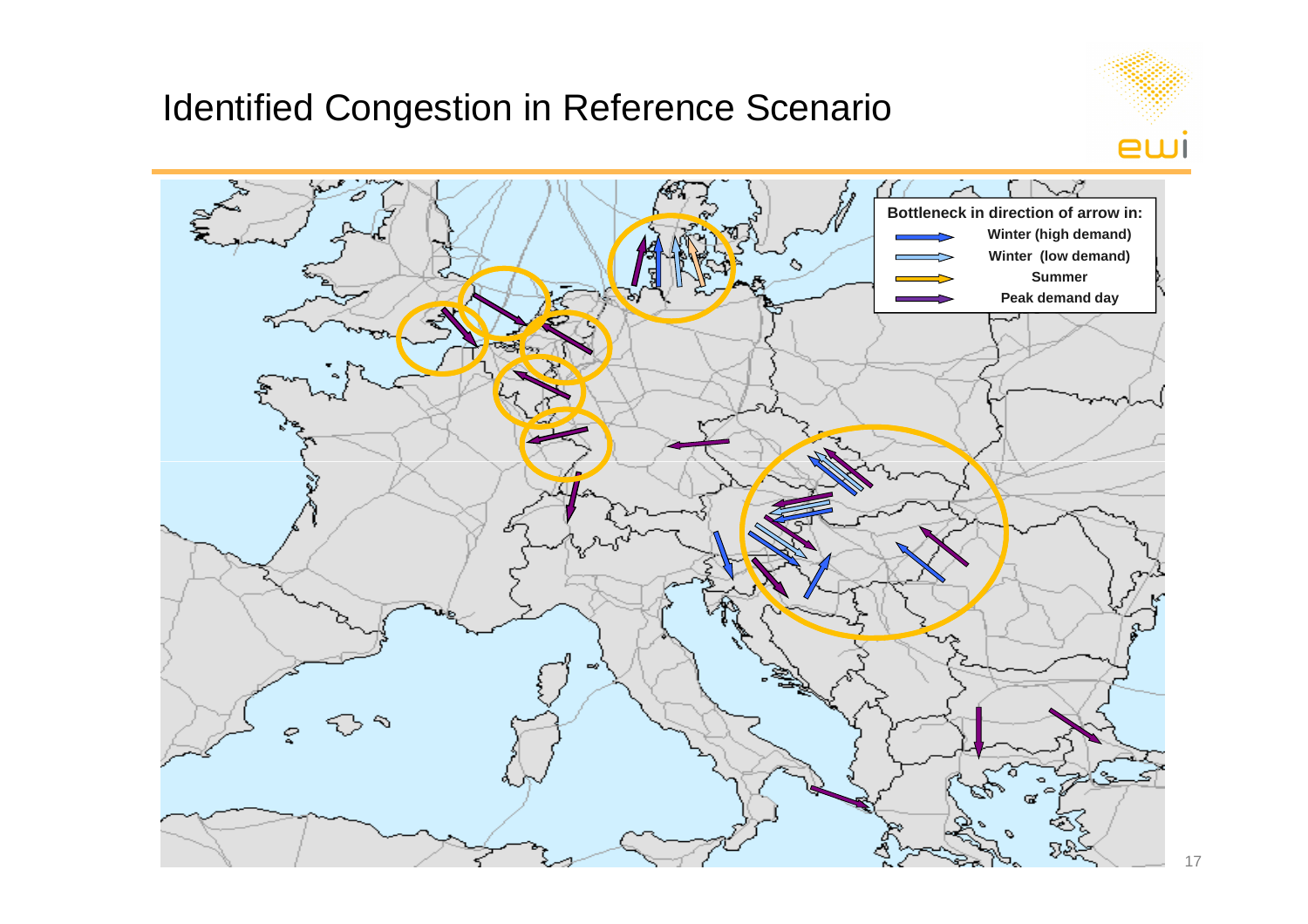#### Effects of Nabucco?



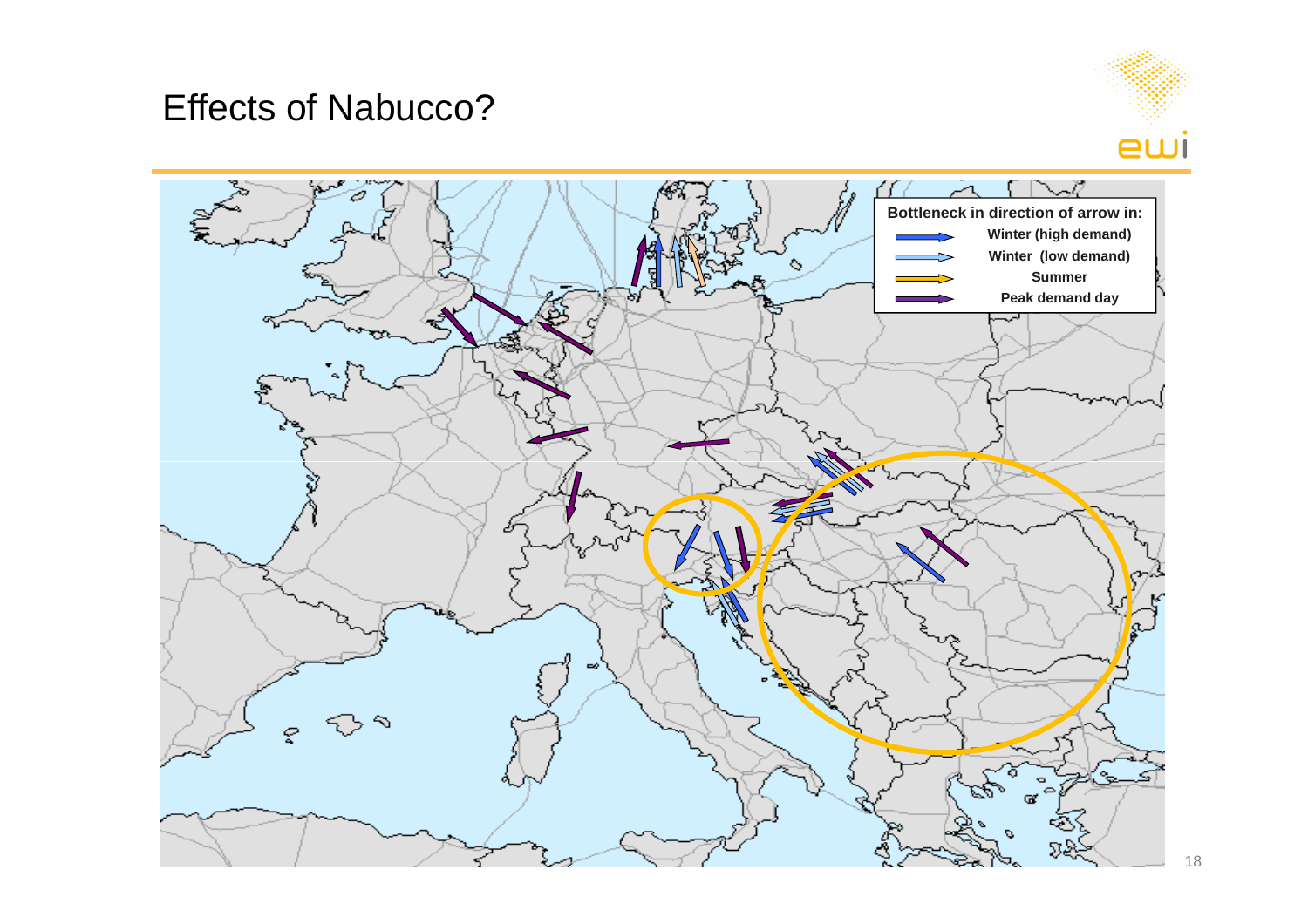Effects of South Stream?



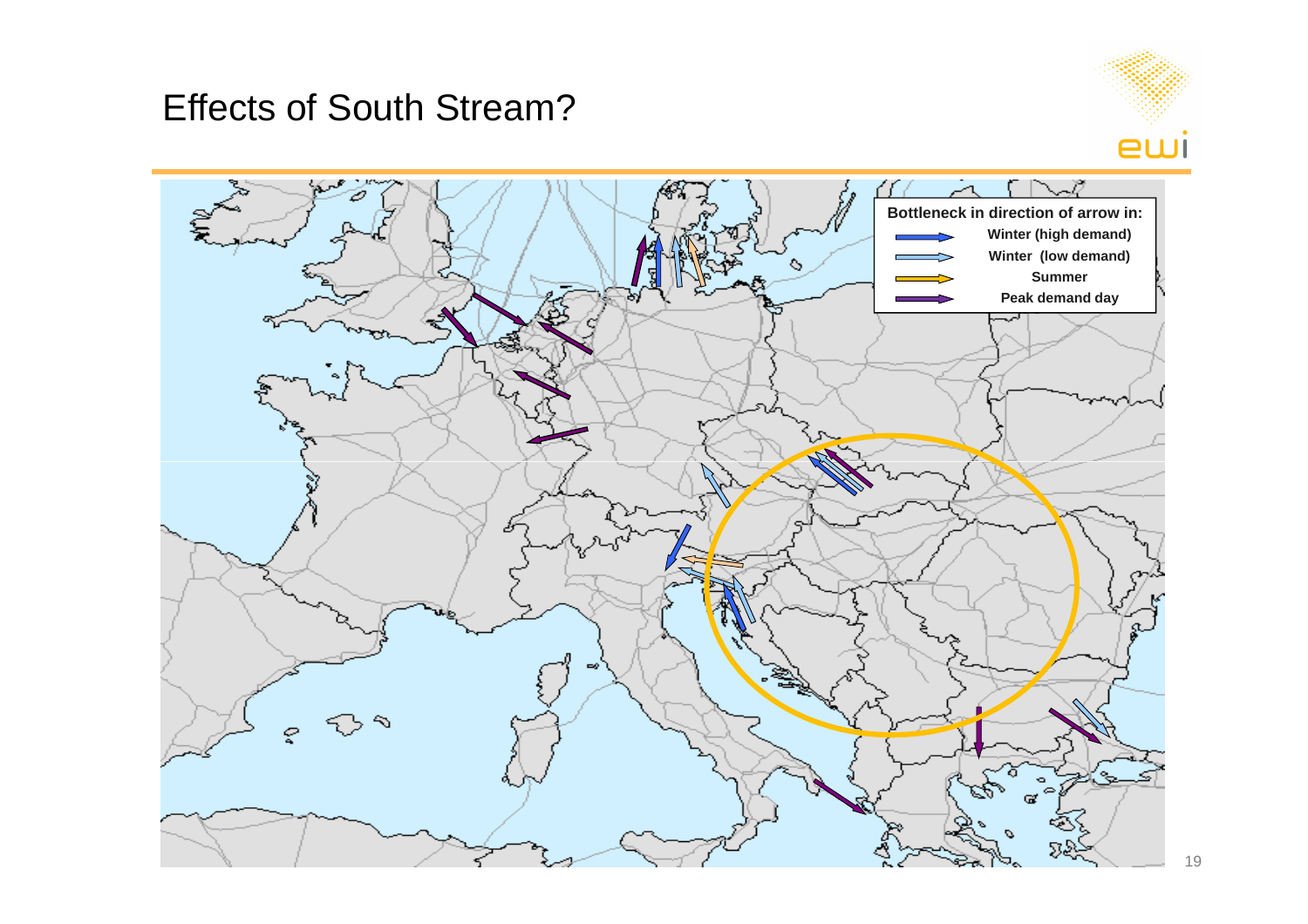



- Generally, with all assumed infrastructure projects being included (TYNDP by TSOs), European gas market, especially in Western Europe, well integrated physically
- Some severe bottlenecks (into Denmark, Eastern Europe, especially import capacity into Hungary)
- Further congestion in Western Europe, especially into France, Belgium, Netherlands on days of very high demand due to limited peak storage capacities (and potentially very high demand volatility) there
- Nabucco and South Stream increase physical market integration in Eastern Europe significantly
- Full results on Security of Supply Simulations
	- -> Study Download: http://www.ewi.uni-koeln.de/ERGEG-Study.303.0.html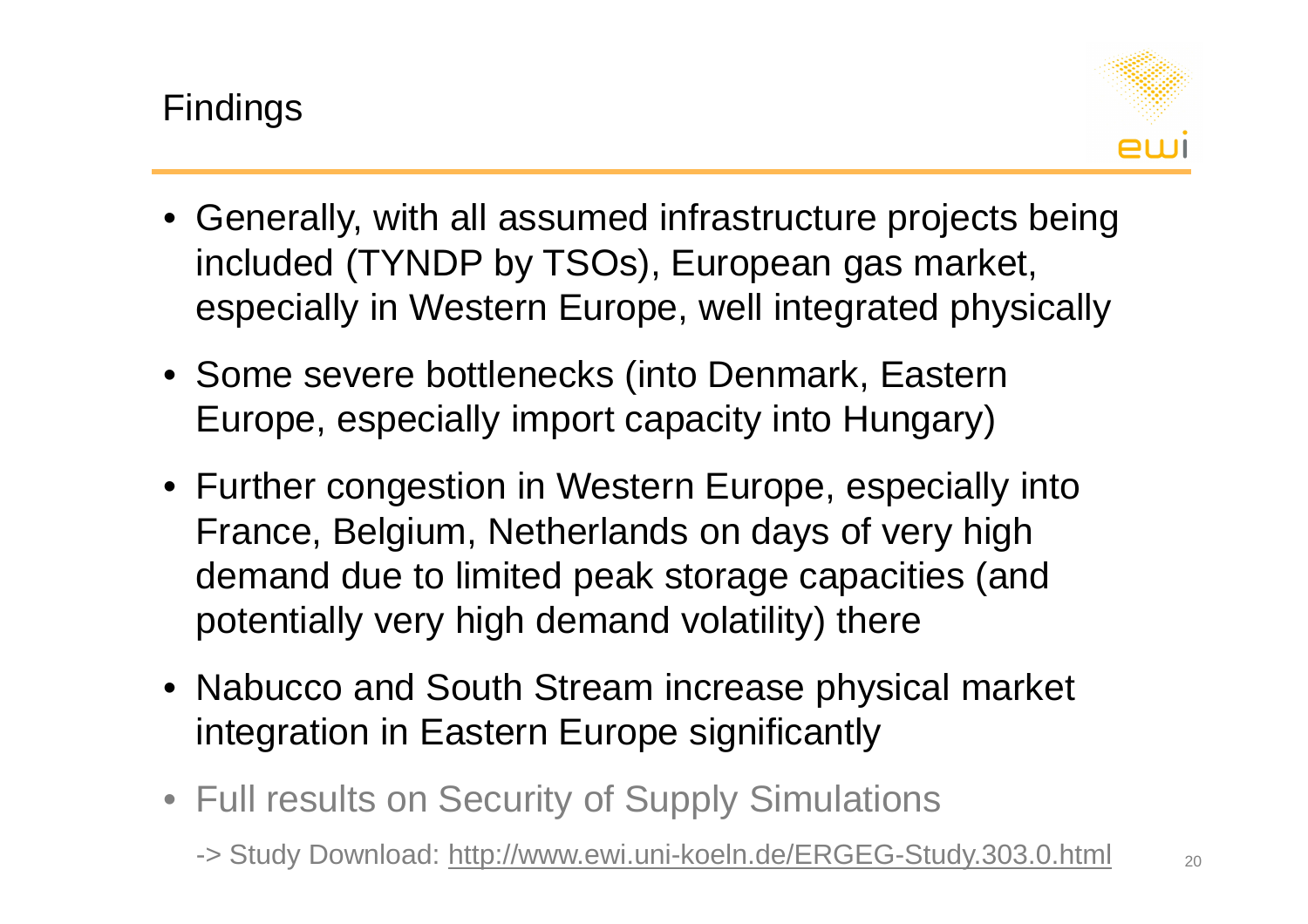

- Theoretical framework from electricity grid analysis suitable starting point for valuation of infrastructures in gas markets
- Model-based approach with Europe-wide infrastructure model allows analysis for European gas market
- Identification of possible congestion in simulated efficient market -> possibly further congestion caused by market inefficiencies (especially congestion management and capacity allocation)
- Study focused on congestion identification -> question of efficient amount of investment? (scope for further research)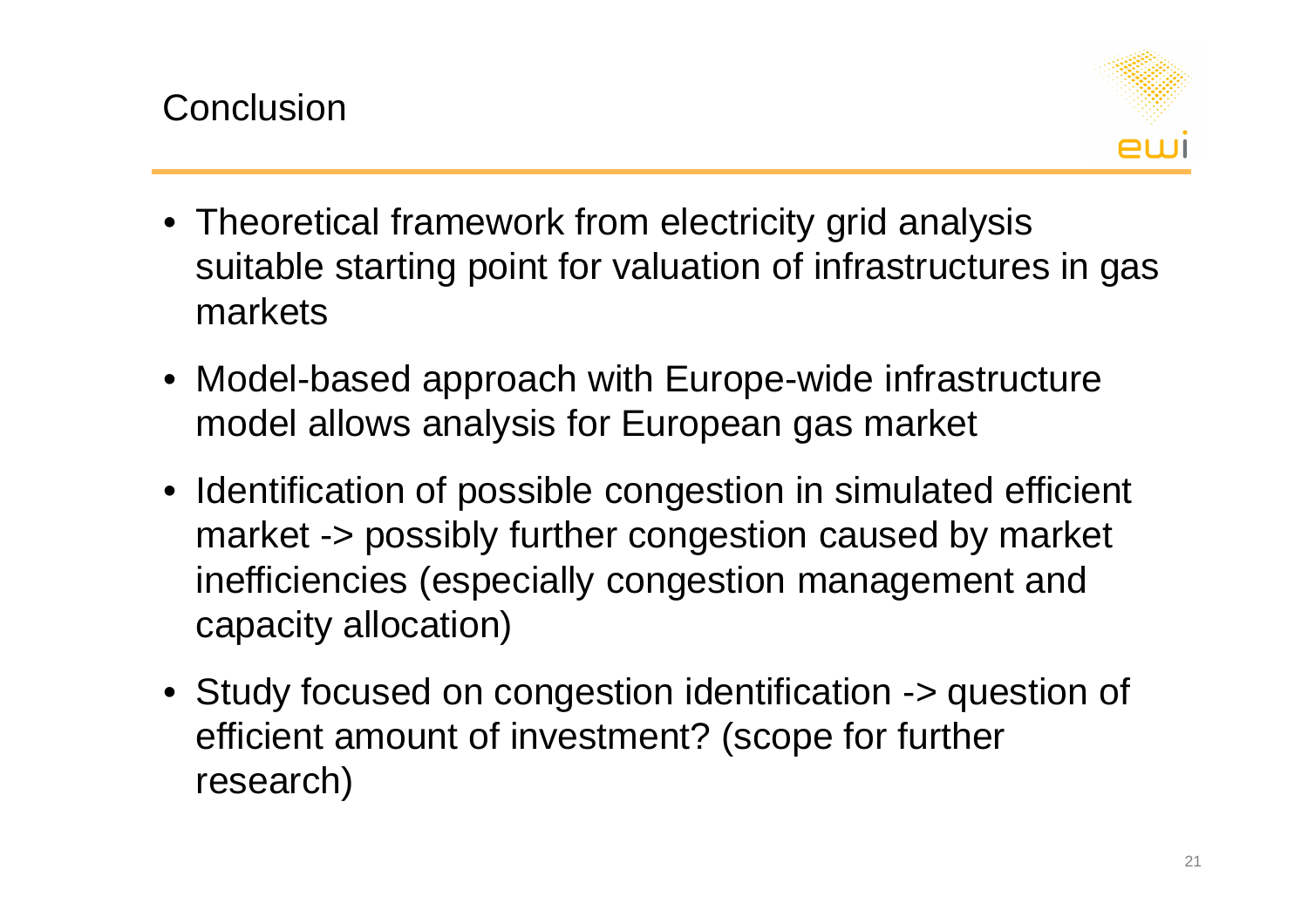

#### Stefan Lochner Stefan.Lochner@uni-koeln.de

Energiewirtschaftliches Institut an der Universität zu Köln (EWI)Institute of Energy Economics at the University of Cologne (EWI)

Vogelsanger Str. 327 50827 Cologne, Germany http://www.ewi.uni-koeln.deTel: +49-221-27729-303Fax: +49-221-27729-400